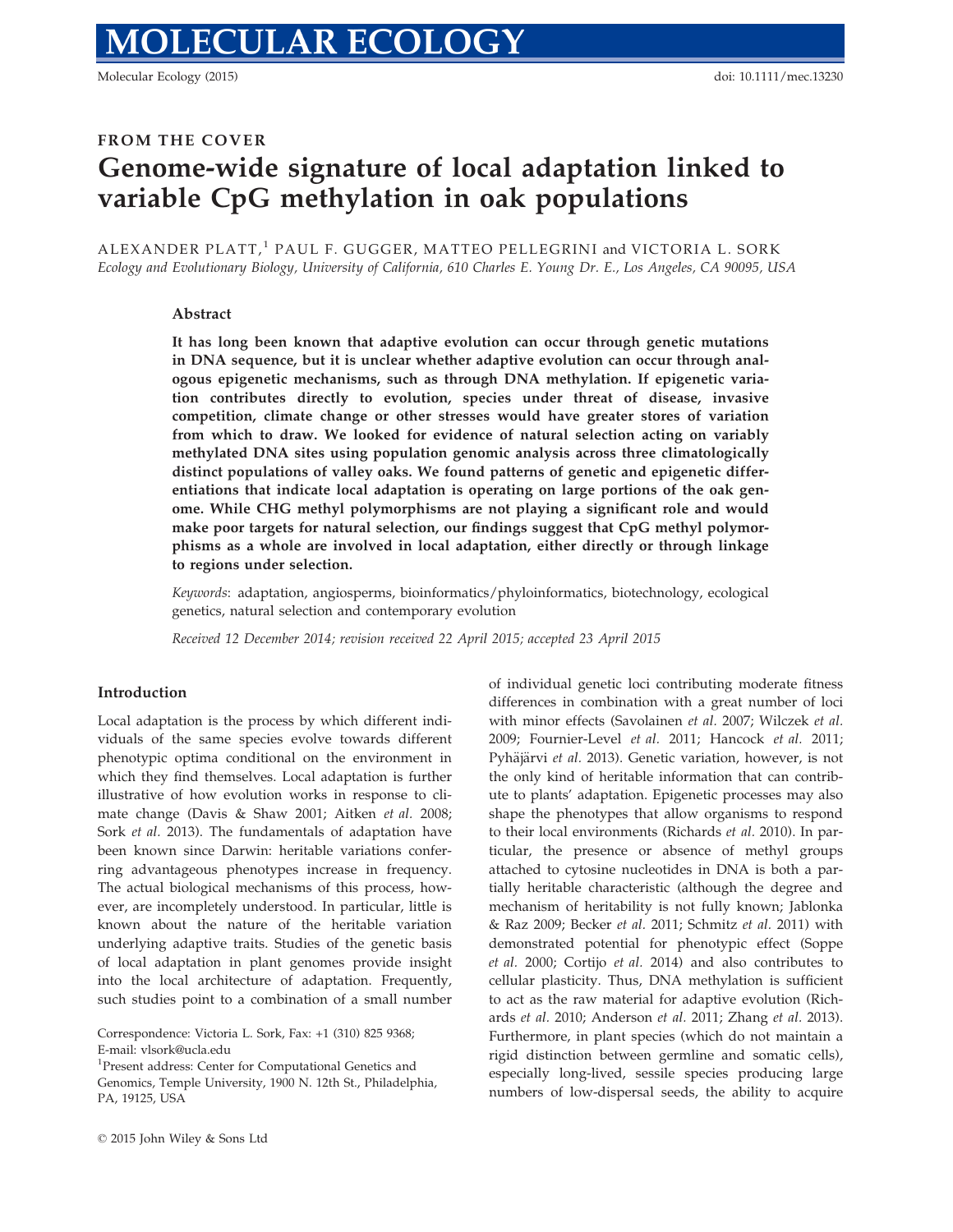# 2 A. PLATT ET AL.

de novo mutations may be especially advantageous (Franks & Hoffmann 2012; Herman et al. 2014). DNA methylation variation, with its higher spontaneous mutation rate (i.e. sites changing from methylated to unmethylated states or vice versa) than nucleotide substitution (Jablonka & Raz 2009; Becker et al. 2011), could facilitate this process.

We used a population genetic approach to detect evidence of epigenetic variation contributing to local adaptation in natural tree populations. To this end, we sequenced bisulphite-treated reduced-representation 'genomes' (Feng et al. 2011) of 11 valley oaks (Quercus lobata Née) sampled from three proximal field sites in southern California with divergent elevations, levels of rainfall, and seasonality of rainfall (Fig. 1, Table S1, Supporting information) and intervening mountain ranges limiting among-site gene flow. The reduced-representation bisulphite sequencing generates 100 base pair sequence fragments from randomly selected loci across the genome and converts unmethylated cytosines to thymines. Similar methods have effectively detected variation in DNA methylation in species ranging from

model plants (Stroud et al. 2014), major crops (Chodavarapu et al. 2012), insects (Li-Byarlay et al. 2013), and mammalian stem cells (Vincent et al. 2013). Thus, this approach can reveal polymorphisms consistent only with nucleotide variation [those observed as A/C, A/G, A/T, C/G or G/T polymorphisms, here referred to as SNPs, and those observed as C/T polymorphisms which represent both polymorphisms that are purely DNA methylation variation as well as sites polymorphic between methylated cytosines and (nonmethylated) thymine]. We estimate that 58% of these polymorphisms are purely methyl polymorphisms, and we hereafter refer to this category collectively as SMPs (for single methylation polymorphism, after Schmitz et al. 2011). To the extent that our SMPs contain a proportion of nucleotide polymorphisms, we have introduced a conservative bias that makes statistics related to SMPs more closely resemble those of SNPs. This bias may lead us to underestimate the true extent of epigenetic differentiation among populations.

As DNA methylation in plants is comprised of three separate systems (Law & Jacobsen 2010), it is important



Fig. 1 Geographical range of Quercus lobata in blue with population samples indicated with red circles in southern edge.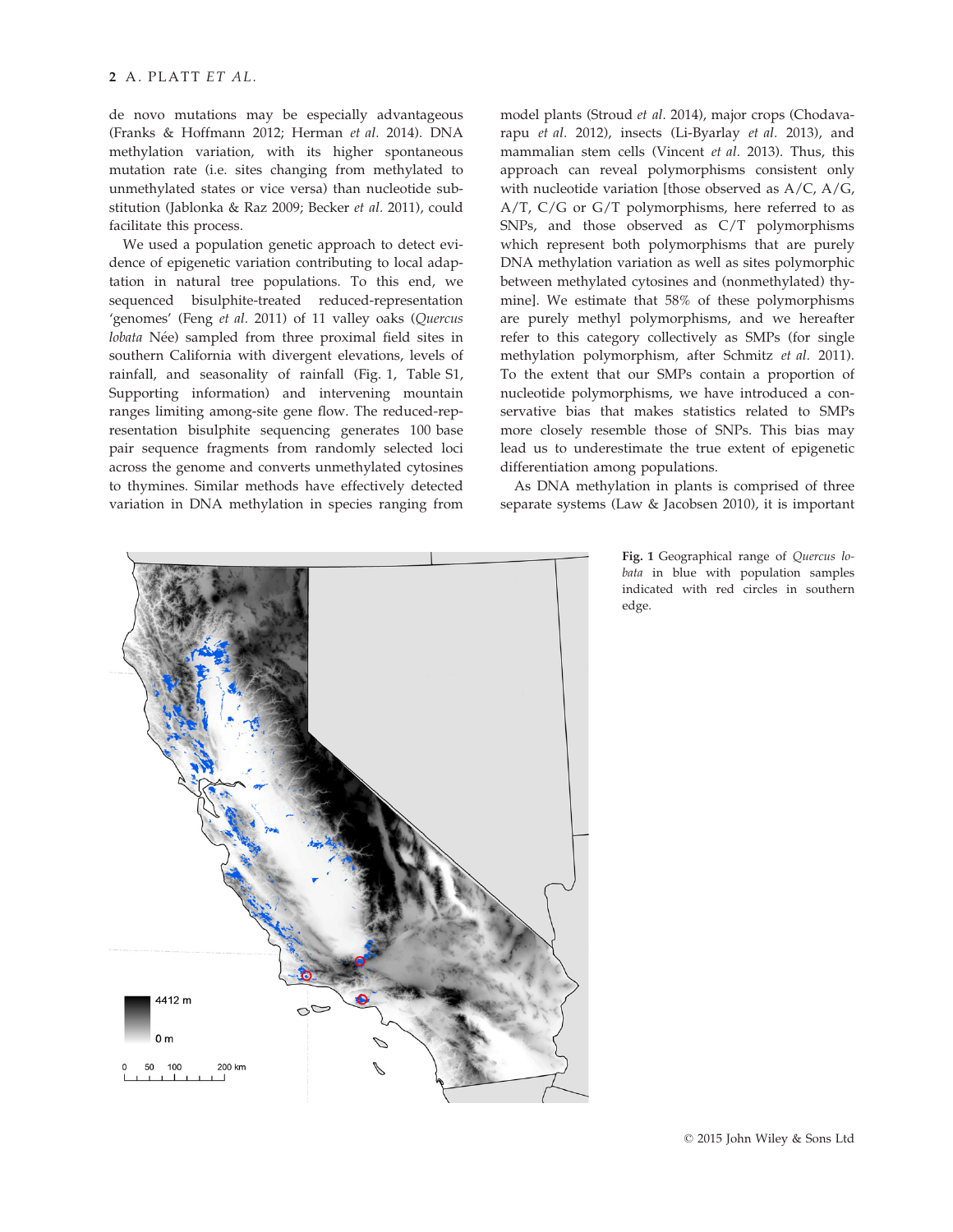to further categorize SMPs by their sequence context. First, polymorphisms consistent with CG methylation variation (CG-SMPs) represent methylation variation maintained by a homologue of mammalian DNA METHYLTRANSFERASE 1. In Arabidopsis thaliana, this type of methylated site is found within the coding sequences of one-third of genes, though does not result in silencing—rather, these are among the more highly expressed in the genome (Zhang et al. 2006; Schmitz et al. 2013). Additionally, the 5% of genes in which CG-SMPs occur within promoter regions exhibit elevated levels of tissue-specific expression differentiation (Schmitz et al. 2013). While the mechanisms through which CG methylation alters patterns of gene expression are not fully characterized, the fact that they are associated with gene regulation suggests they may serve as a useful tool of adaptive evolution. Second, polymorphisms consistent with CHG methylation variation (CHG-SMPs) represent methylation variation maintained by a plant-specific methyltransferase protein CHROMOMETHYLASE and a feedback loop involving histone 3 lysine 9 methylation (Law & Jacobsen 2010). This histone-directed maintenance is thought to be a more dynamic process than the replication-coupled maintenance of CG methylation. Thus, CHG methylation may be better suited to plastic responses than stably inherited adaptive ones. The third system is represented by sites consistent with CHH methylation and involves de novo methylation by DOMAINS REARRANGED METHYLTRANSFERASE 2. These sites are typically methylated at low levels in Arabidopsis, with fewer than 2% of such cytosines typically methylated (Law & Jacobsen 2010).

We looked for two pieces of evidence to establish a role for epigenetics in local adaptation. First, if SMP involvement in local adaptation is a common phenomenon throughout the genome, we expect that SMPs will on average show greater population differentiation than SNPs. This would demonstrate that methylation patterns are being driven to be more population specific than could be explained by neutral demographic processes. This first piece of evidence is analogous to tests of local adaptation showing elevated morphological divergence with respect to genetic divergence (with methylation patterns playing the role of morphology). Second, if adaptation, as opposed to plasticity or tissue specificity, is driving population differences at SMPs, there should be a signature of natural of selection that leads all polymorphisms tightly linked to differentiated SMPs to also show levels of differentiation that are higher than background due to genetic hitchhiking. This signature would demonstrate that the excess SMP differentiation is due to selection on heritable variation at the loci identified by the SMPs and not merely induced by population-specific responses to environmental stimuli or tissue sampling. This type of evidence is typically impossible to generate for a traditional morphologybased test, but critical in understanding the role methylation plays in population divergence and distinguishes evolutionary processes from purely environmental ones.

We calculated population differentiation,  $F_{ST}$ , at each of the polymorphic loci as a measure of the extent to which each polymorphism is distributed nonrandomly across field sites. This index of population difference typically varies between 0 and 1.0, but for tree populations, the values are usually in the range of 0.08–0.20 for neutral loci (Loveless & Hamrick 1984; e.g. Q. lobata specieswide  $F_{ST} = 0.12$  for microsatellite loci; Grivet et al. 2008). Two types of factors can drive differentiation between field sites and will produce different distributions of  $F_{ST}$  values. Purely neutral processes of demography and drift will drive intersite allele frequency differences on a genome-wide scale. The stochastic nature of these processes will produce heterogeneous levels of differentiation across the genome, but this interlocus variation will be independent of the biological function of the loci. Natural selection can also drive intersite allele frequency differences but does so on a locus-by-locus basis. Only polymorphisms that confer a specific fitness advantage that is conditional on the local environment, and those tightly linked to them, will experience these forces. Additionally, recurrent mutation acts to reduce population differentiation. As recurrent mutation is typically rare, this process can be largely ignored, although it may play a significant role affecting specific highly mutable polymorphisms. The relatively small number of sequenced individuals is appropriate for this study as the extremely large number of markers allows us to estimate parameters from distributions of  $F_{ST}$  values across large numbers of loci very precisely even though the estimate at any particular locus is poor.

Most SNPs observed within a species are likely to be selectively neutral. We expect the distribution of SNP  $F<sub>ST</sub>$  values to largely reflect the demographic history of the sample, although individual SNPs contributing to or linked to other variants contributing to local adaptation may contribute to an inflated right hand tail of high  $F_{ST}$  values. For a class of polymorphisms to have a distribution of  $F_{ST}$  values with an even fatter tail would require those polymorphisms to be further enriched for loci contributing to local adaptation. Much like synonymous variants in tests that contrast synonymous and non-synonymous variation, strict neutrality at SNPs in general is not assumed or required to demonstrate selection acting on SMPs. Statistics drawn from the distribution of SNPs represent the combined effects of demography and any SNP-based adaptive pressures.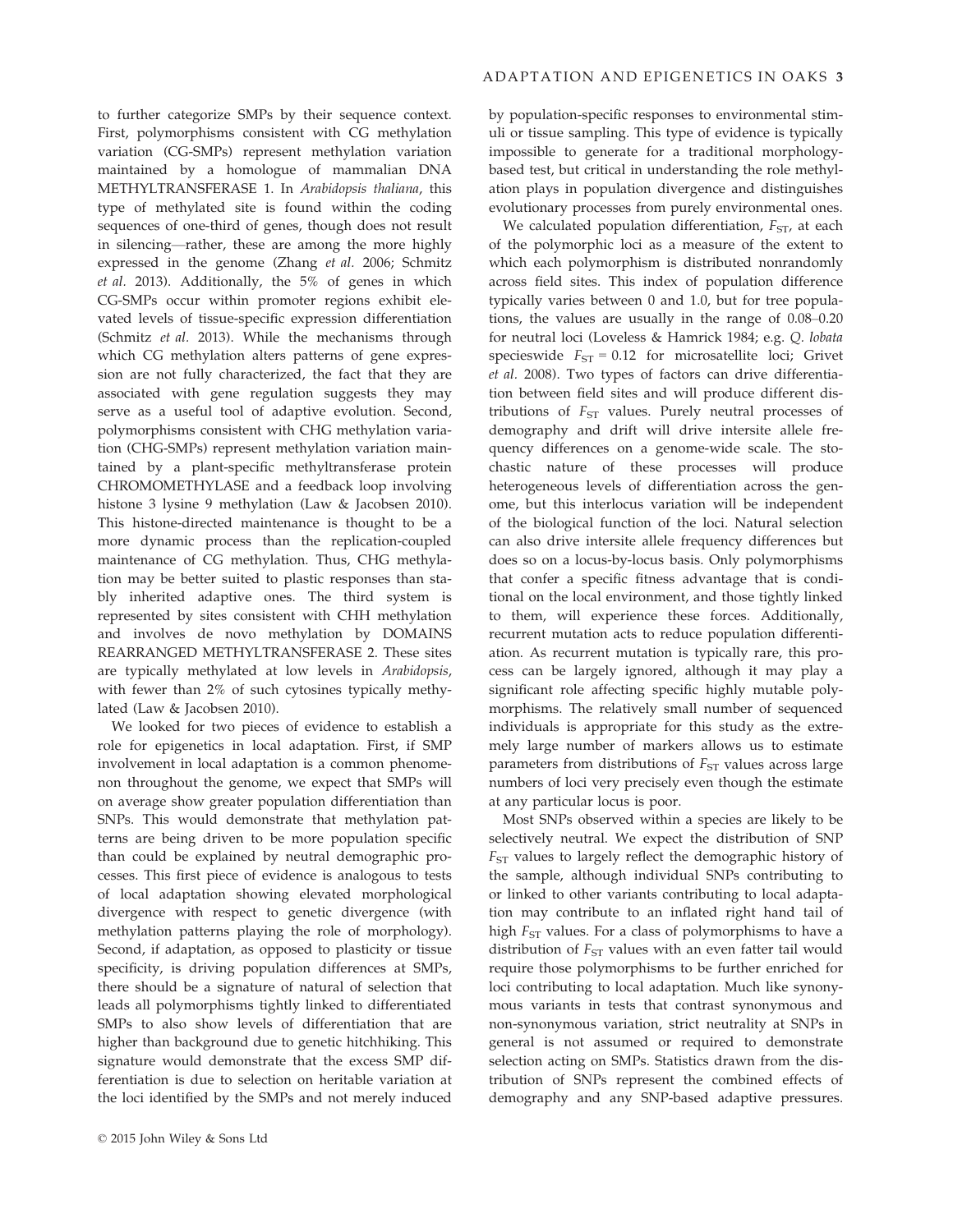Deviations from these statistics when derived from SMPs represent additional SMP-related adaptive pressures. For a class of polymorphisms to have a distribution of  $F_{ST}$  values substantially closer to zero would require those polymorphisms to be experiencing a force such as rapid mutation that can eliminate the effects of genetic drift and demography.

## Materials and methods

#### Study species

Quercus lobata Née (section Quercus) is a foundational species in oak savannas, oak woodlands and riparian forests across the foothills of the Sierra Nevada, Coast Ranges and Transverse Ranges that surround the Central Valley of California (Fig. 1), spread across diverse climatic and geographical zones from sea level to 1700 m. The genetic structure of valley oak differs significantly across populations throughout its range (Grivet et al. 2006, 2008) and is strongly associated with climate gradients (Sork et al. 2010; Gugger et al. 2013; Cokus et al. 2015). Three populations selected for this study were located at the southern end of the current species' range.

#### Molecular methods

We prepared DNA from expanding leaf/flower bud tissue or mature leaves in 11 individuals from three sample sites (Table S1, Supporting information, Fig. 1) for reduced-representation bisulphite sequencing using a modified protocol based on Feng et al. (2011). Briefly, total genomic DNA was digested with MspI and then end-repaired and adenylated with Klenow fragment (3' to 5' exo-). Unique Illumina TruSeq adapters were ligated to fragments in each library. Fragments of 200– 500 bp were selected with AMPureXP beads. Libraries were treated with sodium bisulphite (EpiTect; Qiagen) to convert unmethylated cytosines to uracil, which are read as thymine during sequencing. Additionally, one sample was prepared without bisulphite treatment. The resulting 12 reduced-representation libraries were amplified by PCR with Illumina primers, pooled and single-end, 100-bp-sequenced in one lane of an Illumina HiSeq 2000, according to standard Illumina protocol.

## Bioinformatics

From 66 million distinct 100-bp reads, 110 000 containing nucleotide ambiguities (Ns) were removed, as were 2.2 million single-copy reads. The remaining reads were assembled into 110 033 loci, 23 553 of which were variable and contained 110 279 polymorphisms that were

called using the ustacks and cstacks routines of Stacks (Catchen et al. 2011). Unlike protocols that quantify the degree of methylation at a site as a continuous variable (Guo et al. 2013), this method does not rely on a highquality reference genome for alignment and, following Schmitz et al. (2011, 2013), it treats methylation polymorphism like nucleotide polymorphism with a genome having zero, one or two methylated alleles at a locus. To the extent that degree of methylation can be variable, this is equivalent to discretizing levels of methylation to unmethylated, half methylated and fully methylated. Polymorphisms were further filtered for loci with  $>10\times$  coverage and observations in at least three plants from more than one field site. Lastly, because rare alleles are more prone to inaccurate estimates of  $F_{ST}$  and unlikely to contribute strongly to local adaptation, we used only polymorphisms with minor allele frequency of at least 0.3 for  $F_{ST}$  analysis (analyses with other MAF filters produced qualitatively similar results; Table S2, Supporting information). All 7,991 remaining C/T polymorphisms were labelled as SMPs and all 10 388 others as SNPs. This conflates true C/T SNPs with SMPs. In the single sample that was sequenced without bisulphite treating, only 232 886 heterozygous sites were C/T polymorphisms out of 764 613 total heterozygous sites. Assuming the proportion of C/T nucleotide polymorphisms in our sample is in similar proportions, there should be approximately 3400 C/T nucleotide polymorphisms, leaving the SMP category containing approximately 58% methyl polymorphisms. SMPs were further categorized as CG-SMPs (4092) or CHG-SMPs (3638) conditional on sequence context. We found only 261 CHH-SMPs, which were omitted from further analysis.  $F_{ST}$  was calculated on a per-polymorphism basis as  $(H_T - H_S)/H_T$ , where  $H_T$  is the total sample heterozygosity and  $H<sub>S</sub>$  is the average heterozygosity within each field site.  $F_{ST}$  values were then averaged across all polymorphisms of the same type within a locus to account for non-independence of linked loci.

### Results and Discussion

Across all polymorphisms with a minor allele frequency of at least 0.3, the three populations exhibited a relatively high average  $F_{ST}$  of 0.19. Distributions of  $F_{ST}$ , however, vary considerably across classes of polymorphisms. At CHG-SMPs, much less population differentiation was exhibited (mean  $F_{ST} = 0.08$ ), but excessive differentiation was found at CG-SMPs (mean  $F_{ST}$  = 0.28) and intermediate differentiation at SNPs (mean  $F_{ST}$  = 0.18). In fact, the pattern of distribution of SNP frequencies differed markedly between CHG-SMPs and the other two categories (Fig. 2), with CHG-SMPs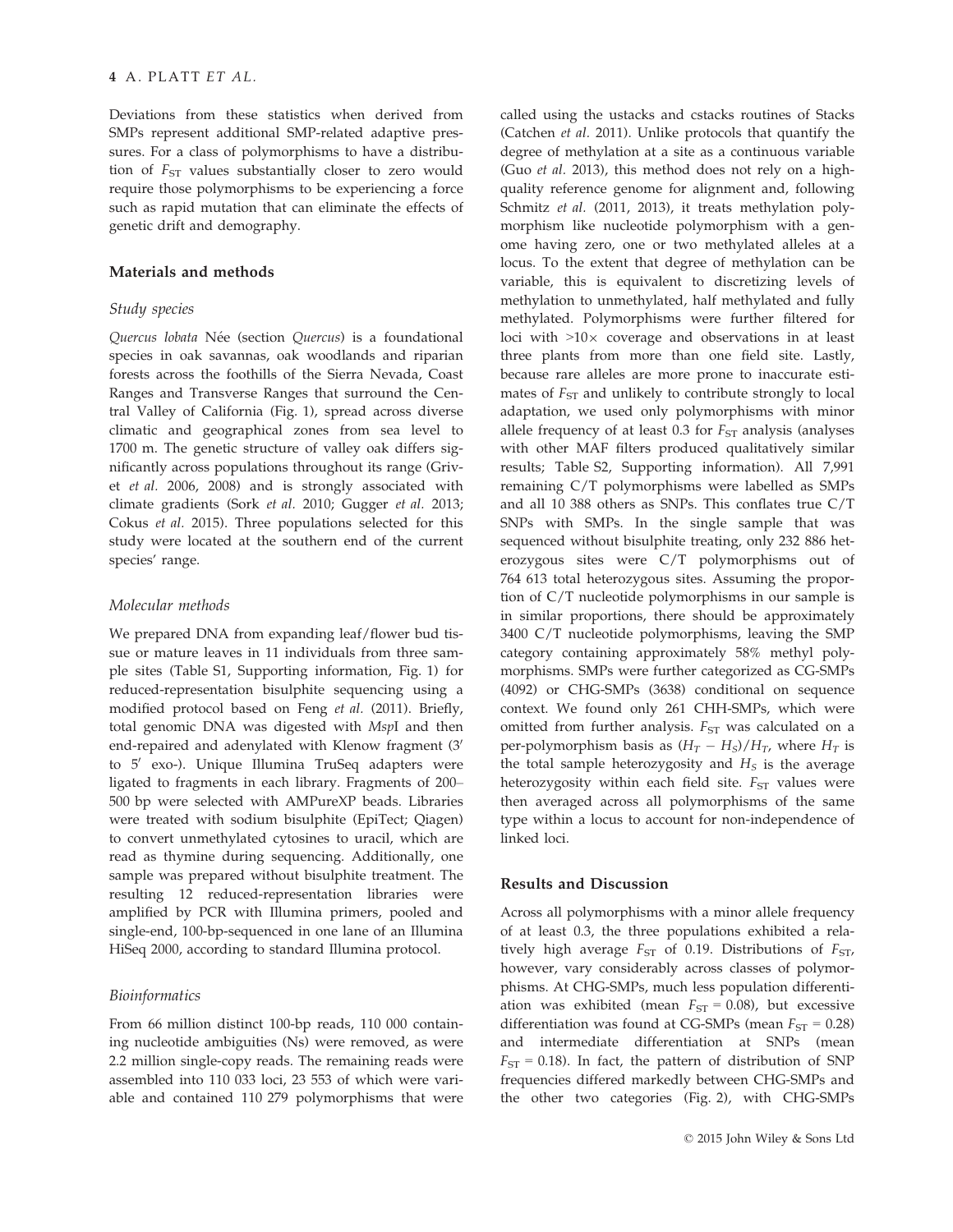

Fig. 2 Density of  $F_{ST}$  values by polymorphism type across three subpopulations of Quercus lobata in southern California for two types of methylated DNA polymorphisms and single nucleotide polymorphisms. Thicker right hand tails indicate greater population differentiation.

clustering around zero and the other categories showing a much broader range of values up to  $F_{ST} = 0.80$ .

Even under strict neutrality,  $F_{ST}$  values are expected to fluctuate stochastically along the genome. To effectively assess the extent to which the overall distributions of  $F_{ST}$  values are shaped by the genomic distribution of different types of polymorphisms as opposed to different adaptive properties, we directly compared  $F_{ST}$  values of polymorphisms that occur within the same 100-bp locus. We then classified all 100-bp loci based on which types of polymorphisms they contain (Fig. S1, Supporting information). A comparison of the distributions of  $F_{ST}$  values of SNPs and CG-SMPs in specific subsets of loci defined by the varieties of polymorphisms they contain (Fig. 3) reveals that SNPs found in loci without SMPs exhibited less differentiation (mean  $F_{ST} = 0.16$ ) than those in loci containing CG-SMPs. Considering only loci containing both SNPs and CG-SMPs, all polymorphisms exhibited the same elevated levels of differentiation seen in CG-SMPs located in loci without SNPs (mean  $F_{ST} = 0.28$ ). Furthermore, as shown in Fig. S2 (Supporting information), on a locus-by-locus basis, SNP differentiation and CG-SMP differentiation are significantly correlated (Pearson correlation  $0.46 \pm 0.06$ ).

The SNPs we sequenced can therefore be considered as coming from two classes of loci: those that contain CG-SMPs and those that do not. In the most conservative case, the lower baseline level of differentiation at polymorphisms in SNP-only loci could be ascribed to purely neutral properties of demographic history and genetic drift. These same neutral forces of demography and drift, however, must apply to the entire genome. Therefore, the existence of an entire class of loci, marked by the presence of CG-SMPs and in which both CG-SMPs and SNPs show a level of population differentiation elevated above this baseline, must be experiencing diverging selection.

The local adaptation that CG-SMPs are associated with is not simply the result of a handful of loci experiencing strong diverging selection, dragging CG-SMP markers to different allele frequencies. The entire distribution of  $F_{ST}$  values at thousands of loci across the genome is being affected. Without an assembled reference genome, it is impossible to identify exactly where the loci with elevated  $F_{ST}$  values are. Ongoing genomic studies show rapid decay of linkage disequilibrium within a few hundred bases (V. L. Sork, unpublished data), which is consistent with the quick decay of disequilibrium observed in other tree species (Brown et al. 2004; Krutovsky & Neale 2005). Therefore, even in the worst-case scenario where all sequenced 100-bp loci are contiguously located on a single chromosome, only a tiny fraction could possibly be effectively linked to each other. The vast majority of them must be segregating independently and requiring a separate locus of selection to alter its population-specific allele frequency.

There are four (nonmutually exclusive) scenarios that could generate this pattern: (1) local adaptation is selecting for phenotypes induced by heritable epialleles. In this scenario, the methyl cytosine is acting analogously to a fifth nucleotide, both encoding a phenotype and providing its own template for replication. (2) Local adaptation is selecting for phenotypes induced by methyl states that are encoded for by tightly linked nucleotide variation. In this scenario, cytosine methylation is acting as a locally adaptive phenotype controlled by a nearby polymorphic nucleotide (that may or may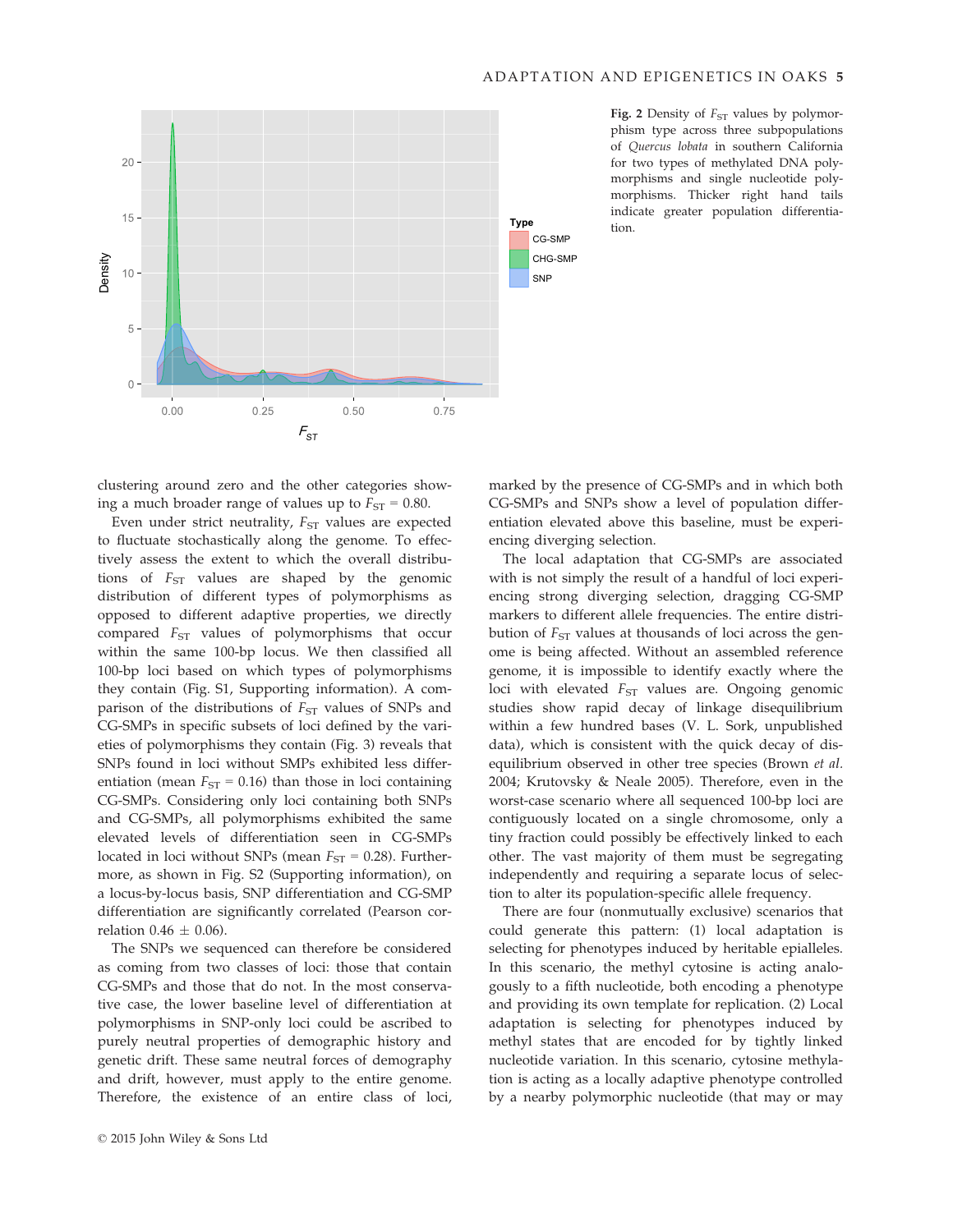

Fig. 3 Density of  $F_{ST}$  values in subsets of polymorphism data. Panel (a) compares the distribution of CG-SMP and SNP  $F_{ST}$  values at loci containing both, (b) compares SNP F<sub>ST</sub> values at loci containing CG-SMPs to those at loci that do not, and (c) compares CG-SMP  $F_{ST}$  values at loci containing SNPs to those at loci that do not.

not have been sequenced). While biologically distinct from scenario 1, evolutionarily they are equivalent. Without recombination between the methylated base and the nucleotide polymorphism, they will always be co-inherited, and selection and drift will have the same effect on both the genetic allele and epiallele. (3) CpG methylation is clustered in regions of the genome predisposed to harbouring or acquiring the kind of genetic variation on which local adaptation may act. If a significant fraction of genes are all contributing to local adaptation, and CpG methylation levels are highest in gene bodies and promoter regions, CG-SMPs would be overrepresented at diverging loci. In this scenario, the epigenomic architecture of the organism is organized to link methyl variation to the most adaptively fertile regions of the genome. (4) Altered methyl states are biological responses to other genetic phenomena associated with population differentiation. Insertion of transposable elements or other genetic disruptions may both influence phenotype and alter the methylation of linked loci. In this scenario, methylation variation is induced by linked genetic variation and the association between it and the adaptive phenotype is an indirect one.

To the extent that CG-SMPs are themselves the targets of natural selection, epigenetic variation, in addition to genetic variation, must be considered in determining the evolutionary potential of a species. Even populations of isogenic clones may retain some ability for heritable adaptive change, as has been proposed in experimental populations of Arabidopsis (Suter & Widmer 2013). Furthermore, in species without adaptive standing variation, the waiting time for a beneficial de novo mutation to occur and give rise to a hard sweep can be reduced if the potential targets of mutation are expanded to include CG methylation sites. To the extent that the pattern of CG-SMPs is driven by genetic hitchhiking, CG-methylated sites must be preferentially located near phenotypically active genetic elements. Any correlation between the phenotypic effect of a mutation in CpG methylation and the phenotypic change induced by the driving genetic variant will create an opportunity for selection to act on future CG-SMPs created by gain or loss of methylation.

In contrast, CHG-SMPs show depressed differentiation regardless of whether they were found alone (mean  $F_{ST} = 0.08$ ), in loci with SNPs (mean  $F_{ST} = 0.09$ ) or in loci with CG-SMPs (mean  $F_{ST} = 0.11$ ). The correlation between  $F_{ST}$  measured at SNPs and that measured at CHG-SMPs in loci containing both (Pearson correlation  $0.27 \pm 0.07$ ) is considerably lower than the correlation of differentiation between SNPs and CG-SMPs. As these are all highly polymorphic loci, purifying selection cannot drive this pattern. Where alleles are being passed from generation to generation in a stable manner, tightly linked polymorphisms will all be drawn from similarly shaped genealogies reflecting shared underlying evolutionary histories. That CHG-SMPs were consistent in their lack of differentiation, regardless of the differentiation reflected in other types of polymorphisms found in the same loci, suggests that these polymorphisms are highly mutable and that two individuals sharing a CHG-SMP allele will often be identical by state but not identical by descent. This further implies that CHG-SMPs are not merely uninvolved in the local adaptation being seen in these plants, but may be largely unavailable for natural selection. This is not to say that CHG-SMPs cannot influence ecologically relevant phenotypes, but rather that selection for particular CHG methylation states will produce little change in the frequencies of those states.

None of these results regarding distributions of  $F_{ST}$ values can be predominantly driven by differential environmentally induced epigenetic variation (i.e. environmental plasticity of DNA methylation), variation due to population-specific differences in tissue and sample date (Law & Jacobsen 2010; Vining et al. 2012) or selection on a small number of loci acting as master regulators of CpG methylation. While all of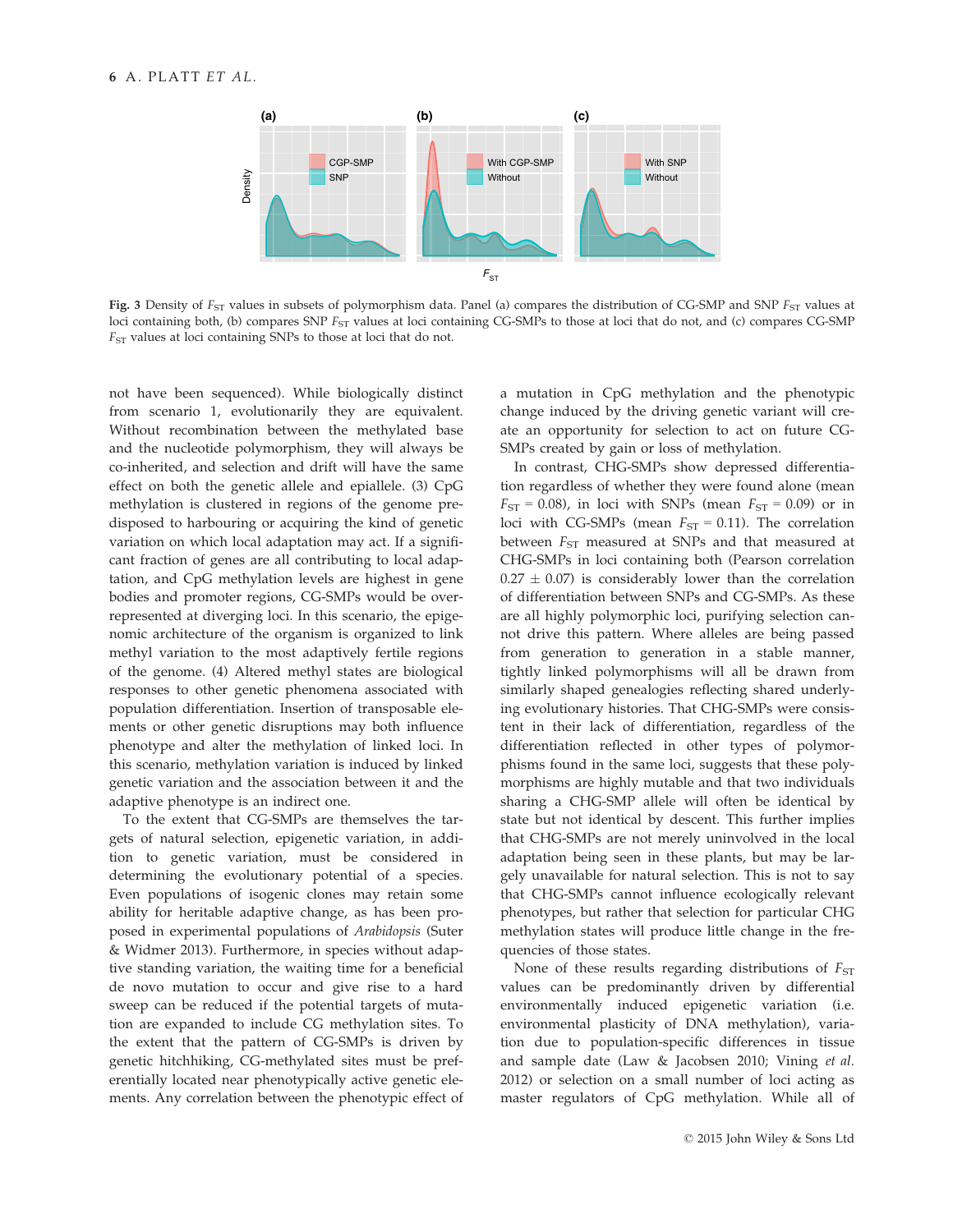these factors have the potential to inflate  $F_{ST}$  at SMPs, none of them can generate an increase in population differentiation of SNPs located near CG-SMPs. All of these phenomena take place within a single organism and within a single generation and thus will not contribute to inherited differentiation. The variation introduced by these effects is therefore independent of genealogy and cannot influence the divergence at other linked polymorphisms. None of them therefore can explain the elevated level of divergence seen at SNPs found at loci containing CG-SMPs. For the pattern of increased population differentiation to be present both at CG-SMPs and at SNPs found at the same locus requires that both types of polymorphism are reflecting the same underlying local genealogy and the same inherited process. Epigenetic variation controlled by environmental conditions, developmental timing and tissue specificity should not reflect any genealogy at all. Epigenetic variation controlled by an unlinked genetic regulator would reflect the genealogy of a different locus than that of the linked nucleotide variation. Natural selection acting on heritable variation at or tightly linked to a great number of CG-SMPs is the only process that will produce elevated  $F_{ST}$  values both at CG-SMPs genomewide and at SNPs linked to CG-SMPs.

To fully understand the specific mechanisms through which this epigenetic variation is producing environmentally dependent fitness effects, it is useful to test individual hypotheses about particular phenotypic traits. Nonetheless, purely molecular studies reveal valuable information about the broad genetic and epigenetic architecture of local adaptation. That local adaptation in these oaks is a genomewide phenomenon adds to growing evidence that a predominantly neutral model of genome evolution may be less applicable than previously thought (Lawrie et al. 2013; Long et al. 2013). This observation is also consistent with an observed architecture of local adaptation where small numbers of loci contribute large adaptive effects but are joined by very large numbers of loci with individually small contributions (Savolainen et al. 2007; Wilczek et al. 2009; Fournier-Level et al. 2011; Hancock et al. 2011; Pyhäjärvi et al. 2013). Even if small, these broadly distributed loci show distinct signatures of local adaptation in divergent CpG methylation patterns and linked nucleotide polymorphisms. That CHG-SMPs fail to show population divergence even in the face of limited gene flow and ongoing adaptive differentiation indicates that they are not sufficiently stable to play a sizeable role in adaptive evolution. That CG-SMPs are strongly associated with local adaptation in natural populations demonstrates an intimate connection between variable CpG methylation and adaptive evolution.

#### References

- Aitken SN, Yeaman S, Holliday JA, Wang T, Curtis-McLane S (2008) Adaptation, migration or extirpation: climate change outcomes for tree populations. Evolutionary Applications, 1, 95–111.
- Anderson JT, Willis JH, Mitchell-Olds T (2011) Evolutionary genetics of plant adaptation. Trends in Genetics, 27, 258–266.
- Becker C, Hagmann J, Müller J et al. (2011) Spontaneous epigenetic variation in the Arabidopsis thalianaI methylome. Nature, 480, 245–249.
- Brown GR, Gill GP, Kuntz RJ, Langley CH, Neale DB (2004) Nucleotide diversity and linkage disequilibrium in loblolly pine. Proceedings of the National Academy of Sciences, 101, 15255–15260.
- Catchen JM, Amores A, Hohenlohe P, Cresko W, Postlethwait JH (2011) Stacks: building and genotyping loci de novo from short-read sequences. G3: Genes, Genomes, Genetics, 1, 171-182.
- Chodavarapu RK, Feng S, Ding B et al. (2012) Transcriptome and methylome interactions in rice hybrids. Proceedings of the National Academy of Sciences, 109, 12040–12045.
- Cokus SJ, Gugger PF, Sork VL (2015) Evolutionary insights from de novo transcriptome assembly and SNP discovery in California white oaks. BMC Genomics, in press.
- Cortijo S, Wardenaar R, Colomé-Tatché M et al. (2014) Mapping the epigenetic basis of complex traits. Science, 343, 1145–1148.
- Davis MB, Shaw RG (2001) Range shifts and adaptive responses to quaternary climate change. Science, 292, 673-679.
- Feng S, Rubbi L, Jacobsen SE, Pellegrini M (2011) Highthroughput next generation sequencing: methods and applications. In: Methods in Molecular Biology, pp. 223–238. Springer, New York.
- Fournier-Level A, Korte A, Cooper MD, Nordborg M, Schmitt J, Wilczek AM (2011) A map of local adaptation in Arabidopsis thaliana. Science, 334, 86–89.
- Franks SJ, Hoffmann AA (2012) Genetics of climate change adaptation. Annual Review of Genetics, 46, 185–208.
- Grivet D, Deguilloux M, Petit RJ, Sork VL (2006) Contrasting patterns of historical colonization in white oaks (Quercus spp.) in California and Europe. Molecular Ecology, 15, 4085–4093.
- Grivet D, Sork VL, Westfall RD, Davis FW (2008) Conserving the evolutionary potential of California valley oak (Quercus lobate Née): a multivariate genetic approach to conservation planning. Molecular Ecology, 17, 139–156.
- Gugger PF, Ikefami M, Sork VL (2013) Influence of late quaternary climate change on present patterns of genetic variation in valley oak, Quercus lobata Née. Molecular Ecology, 22, 3598-3612.
- Guo W, Fiziev P, Yan W et al. (2013) Bs-seeker2: a versatile aligning pipeline for bisulfite sequencing data. BMC Genomics, 14, 774.
- Hancock AM, Brachi B, Faure N et al. (2011) Adaptation to climate across the Arabidopsis thaliana genome. Science, 334, 83– 86.
- Herman JJ, Spencer HG, Donohue K, Sultan SE (2014) How stable 'should' epigenetic modifications be? Insights from adaptive plasticity and bet hedging. Evolution, 68, 632-643.
- Jablonka E, Raz G (2009) Transgenerational epigenetic inheritance: prevalence, mechanisms, and implications for the study of heredity and evolution. The Quarterly Review of Biology, 84, 131–176.